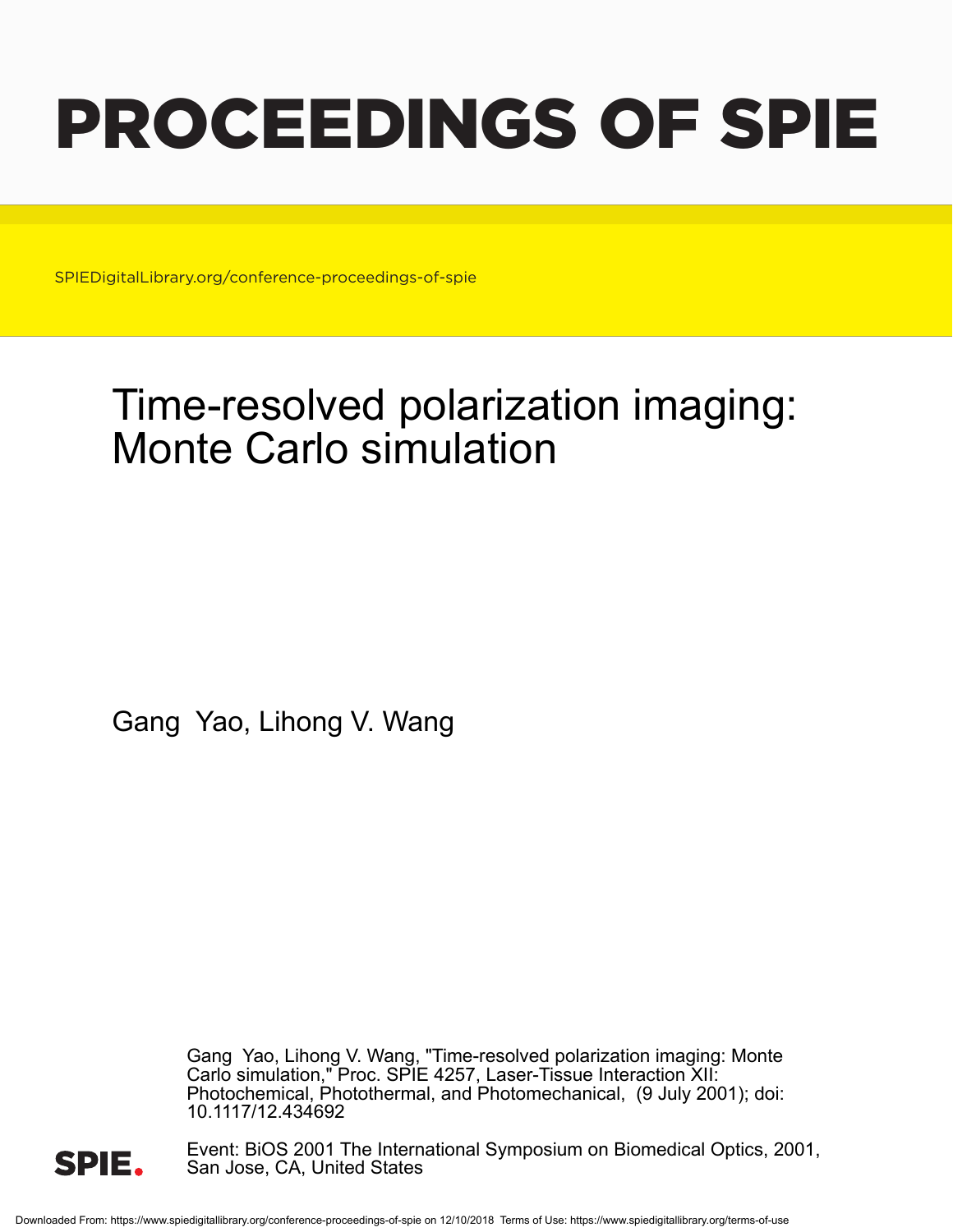### **Time resolved polarization imaging: Monte Carlo simulation**

Gang Yao and Lihong V. Wang<sup>∗</sup> Optical Imaging Laboratory, Biomedical Engineering Program Texas A&M University, College Station, TX 77843-3120

#### **ABSTRACT**

Monte Carlo method was used to simulate time resolved polarization imaging in turbid media. Mie theory was used to calculate the Mueller matrix of a single scattering event. In the simulation, the Stokes vector of each incident photon package was traced. The summation of the Stokes vectors of the traced photon packages gave the total output Stokes vector. The time integrated Mueller matrix of transmittance and reflectance light of a turbid media were calculated. The transmittance Mueller matrix and reflectance Mueller matrix have very different patterns. The time resolved two-dimensional images of degree of polarization (DOP) for transmitted light and reflected light were calculated. The patterns showed different features for linearly polarized incident light and for circularly polarized light. The DOP patterns were also related to the scattering properties of the sample. The time resolved twodimensional DOP of the internal optical flux was also calculated. The DOP evolution was demonstrated vividly by the simulation results. The different patterns for linearly/circularly polarized light were compared. Linearly polarized light survived longer in turbid media with a small particle size. Circularly polarized light survived longer in turbid media with a larger particle size.

Keywords: Polarization, Mueller matrix, turbid media, time resolved Monte Carlo

#### **1. INTRODUCTION**

In recent years, polarization optics has been a very attractive topic in biomedical optics.<sup>1–3</sup> Except for the common optical contrast, polarized light can furnish the polarization contrast that is produced by specific tissue properties. For example, the collagen fibers can generate birefringence<sup>4</sup> and glucose molecule has dichroism.<sup>5</sup> These kinds of polarization contrast can not be revealed by non-polarized light. In addition to polarization contrast, polarization techniques have also been employed to discriminate weakly scattered light from multiply scattered light. It is widely recognized that the original polarization state is lost in multiply scattered light, but is partially preserved in weakly scattered light. By using polarization discrimination, we can perform imaging using multiply scattered photons or weakly scattered photons. Clearly, we can obtain more information if the optical polarization properties are utilized in the experiments.

The propagation of polarized light in turbid media is a complex process. Parameters, such as the size, shape, and density of the scatterers as well as the polarization state of the incident light, all play important roles.<sup>6,7</sup> A good understanding of this process is essential for improving the polarization-based techniques. Because the number of scattering events is related to the optical path length and the time of propagation, a time-resolved study is needed to understand the evolution of polarization in turbid media.

In our study, a time-resolved Monte Carlo<sup>8</sup> technique was used to simulate the propagation of polarized light in turbid media.<sup>9</sup> Mie theory was used to calculate the single scattering events.<sup>10</sup> Mueller matrix approach was applied because it is the most complete description of polarization phenomena.<sup>11</sup> In particular, we calculated the reflection Mueller matrices, the transmission Mueller matrices, and the evolution of the degree of polarization (DOP) in turbid media. We also studied the effects of the size of the scatterers and the polarization state of the source.

 $\overline{a}$ 

<sup>∗</sup> To whom correspondence should be addressed.

Tel: (979) 847-9040; Fax: (979) 845-4450, Email: lwang@tamu.edu; URL: http://oilab.tamu.edu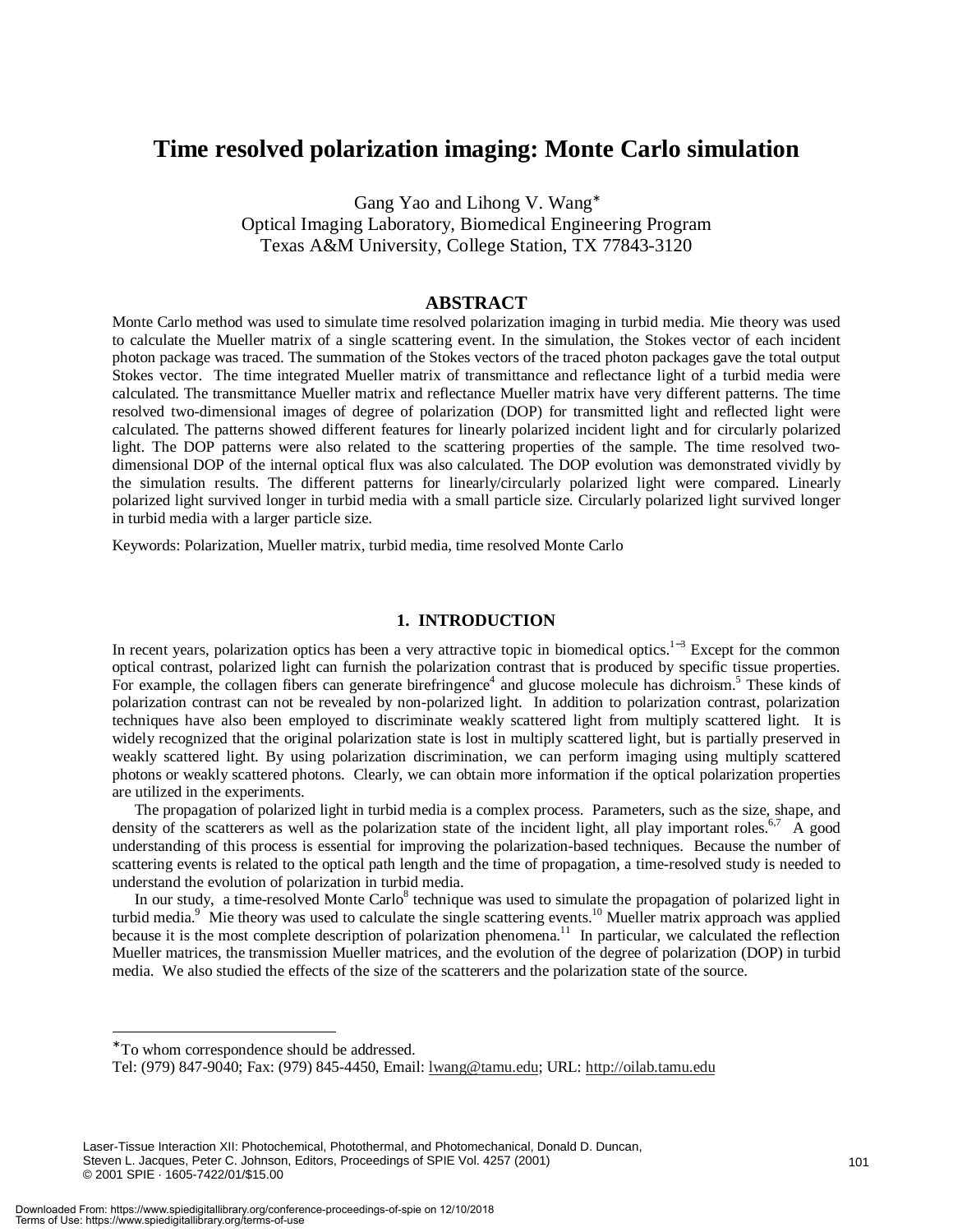#### **2. METHODS**

#### **2.1 Stokes vector and Mueller matrix**

The Stokes vector **S** of a light beam is constructed based on six flux measurements with different polarization analyzers in front of the detector:

$$
\mathbf{S} = \begin{pmatrix} I_H + I_V \\ I_H - I_V \\ I_P - I_M \\ I_R - I_L \end{pmatrix}
$$
 (1)

where  $I_H$ ,  $I_V$ ,  $I_P$ ,  $I_M$ ,  $I_R$ , and  $I_L$  are the light intensities measured with a horizontal linear polarizer, a vertical linear polarizer, a +45° linear polarizer, a −45° linear polarizer, a right circular analyzer, and a left circular analyzer in front of the detector, respectively. Stokes vector completely describes the polarization states of the light. Because of the relationships  $I_H + I_V = I_P + I_M = I_R + I_L = I$ , where *I* is the intensity of the light beam measured without any analyzer in front of the detector, a Stokes vector can be determined by four independent measurements, for example, *IH*, *IV*, *IP*, and *IR*:

$$
\mathbf{S} = \begin{pmatrix} S_0 \\ S_1 \\ S_2 \\ S_3 \end{pmatrix} = \begin{pmatrix} I_H + I_V \\ I_H - I_V \\ 2I_P - I_H - I_V \\ 2I_R - I_H - I_V \end{pmatrix}
$$
 (2)

From the Stokes vector, the degree of polarization (DOP), the degree of linear polarization (DOLP), and the degree of circular polarization (DOCP) are derived as:

$$
DOP = \frac{\sqrt{S_1^2 + S_2^2 + S_3^2}}{S_0}
$$
  
DOLP =  $\frac{\sqrt{S_1^2 + S_2^2}}{S_0}$  (3)  
DOCP =  $\frac{S_3}{|S_0|}$ 

The Mueller matrix (**M**) of a sample transforms an incident Stokes vector into the corresponding output Stokes vector.

$$
\mathbf{S}_{out} = \mathbf{M} \mathbf{S}_{in} \tag{4}
$$

where  $S$ <sub>*in*</sub> and  $S$ <sub>*out*</sub> are the incident and output Stokes vectors of the light beam, respectively. Obviously, the output Stokes vector varies with the state of the incident beam, but the Mueller matrix is determined by the sample. The Mueller matrix can fully characterize the optical polarization properties of the sample because we can obtain the output stokes vector of the incident light with any polarization states. The Mueller matrix can be experimentally obtained by measurements with different combinations of source polarizers and detection analyzers. Because a 4×4 Mueller matrix has 16 independent elements, at least 16 independent measurements must be measured to determine a full Mueller matrix.

#### **2.2 Monte Carlo simulation**

Several groups have used Monte Carlo techniques to simulate the steady-state backscattering Mueller matrix of a turbid medium.<sup>12,13</sup> Whereas an indirect method utilizing the symmetry of the backscattering Mueller matrix was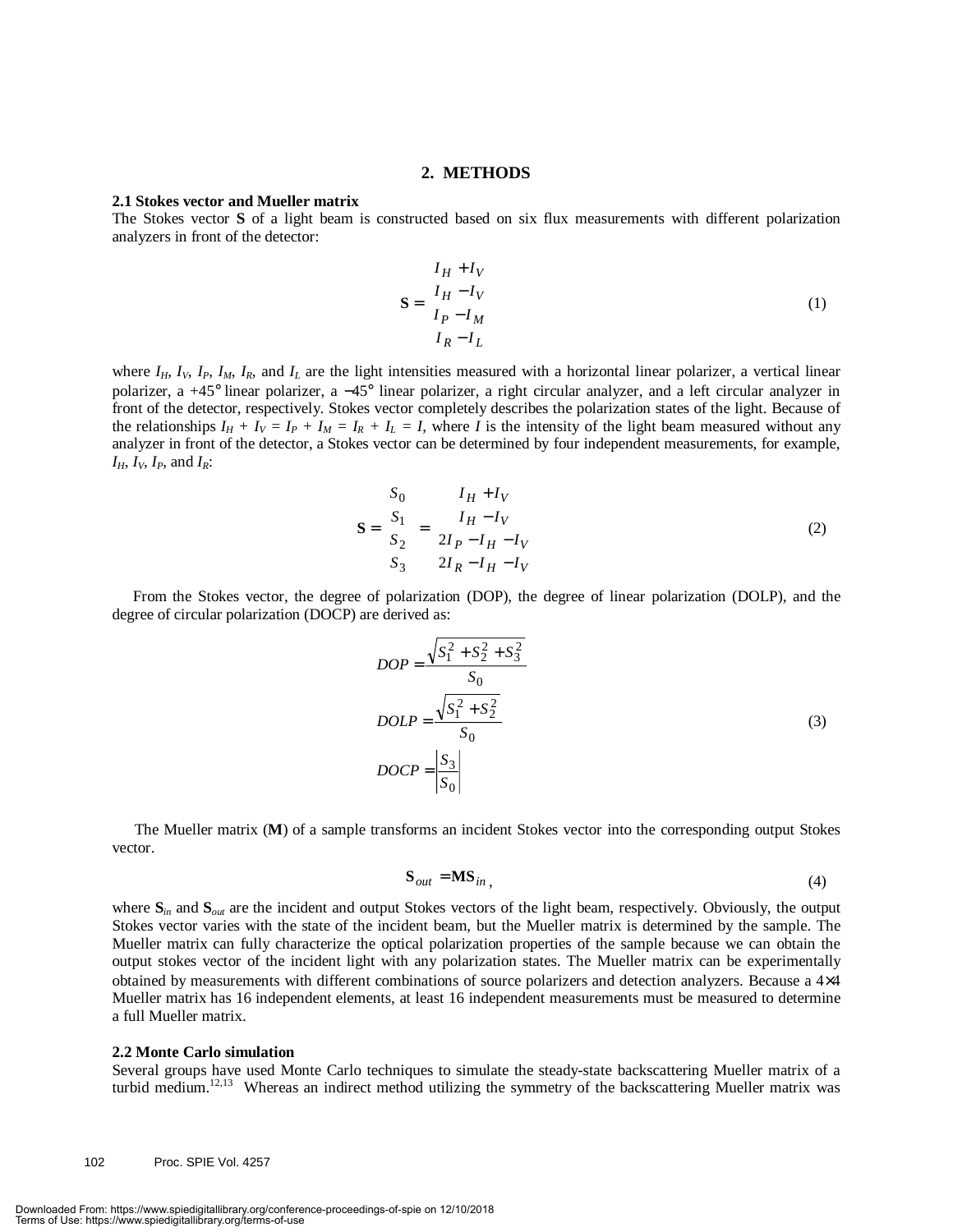used in Ref.12, the direct tracing method <sup>13</sup> was used in our simulation. The turbid medium was assumed to have a slab structure, on which a laboratory coordinate system was defined (Fig. 1). A pencil beam was incident upon the origin of the coordinate system at time zero along the *Z* axis.



Fig. 1. The laboratory coordinate system for the Monte Carlo simulation.

The basic Stokes-Mueller formalism and the simulation of propagation of polarized light in turbid media have been described earlier. The basic idea is to track the Stokes vector of each photon packet.

In the simulation, the Stokes vector and the local coordinates of each incident photon packet were traced statistically. At each scattering event, the incoming Stokes vector of the photon packet was first transformed into the scattering plane through a rotation operator and then converted by

$$
S' = M(\theta)R(\phi)S , \qquad (5)
$$

where **S** is the Stokes vector before scattering,  $\mathbf{R}(\phi)$  is the rotation matrix; **S'** is the Stokes vector of the scattered photon; θ is the polar scattering angle;  $φ$  is the azimuth angle; and **M** is the single-scattering Mueller matrix, given by the Mie theory  $as<sup>10</sup>$ 

$$
\mathbf{M}(\theta) = \begin{bmatrix} m_{11} & m_{12} & 0 & 0 \\ m_{12} & m_{11} & 0 & 0 \\ 0 & 0 & m_{33} & m_{34} \\ 0 & 0 & -m_{34} & m_{33} \end{bmatrix}.
$$
 (6)

The element  $m_{11}$  satisfies the following normalization requirement:

$$
2\pi \int_{0}^{\pi} m_{11}(\theta) \sin(\theta) d\theta = 1.
$$
 (7)

The joint probability density function (pdf) of the polar angle  $\theta$  and the azimuth angle  $\phi$  is a function of the incident Stokes vector  $S = \{S_0, S_1, S_2, S_3\}$ :

$$
\rho(\theta, \phi) = m_{11}(\theta) + m_{12}(\theta)[S_1 \cos(2\phi) + S_2 \sin(2\phi)]/S_0.
$$
\n(8)

In our method, the polar angle  $\theta$  is sampled according to  $m_{11}(\theta)$  and the azimuth angle  $\phi$  is sampled with the following function:

$$
\rho_{\theta}(\phi) = 1 + \frac{m_{12}(\theta)}{m_{11}(\theta)} \frac{[S_1 \cos(2\phi) + S_2 \sin(2\phi)]}{S_0}.
$$
\n(9)

It is worth noting that a biased sampling technique was used in Ref.13. The Stokes vectors of all the output-photon packets were transformed to the laboratory coordinate system and then accumulated to obtain the final Stokes vector. The Mueller matrix of the scattering media can be calculated algebraically from the Stokes vectors of four different incident polarization states.<sup>9</sup> The degree of polarization (DOP) was calculated by Eq. 3.

To accelerate the computation we calculated the single-scattering Mueller matrix and the probability density functions of the scattering angles and stored them in arrays before tracing the photon packets. The path length of the photon packets was recorded to provide time-resolved information. For purposes of illustration, the scatterers were assumed to be spherical; the thickness of the scattering slab was taken to be 2 cm; the temporal resolution was 1.33 ps, corresponding to 0.4 mm in real space; the wavelength of light was 543 nm; the absorption coefficient was 0.01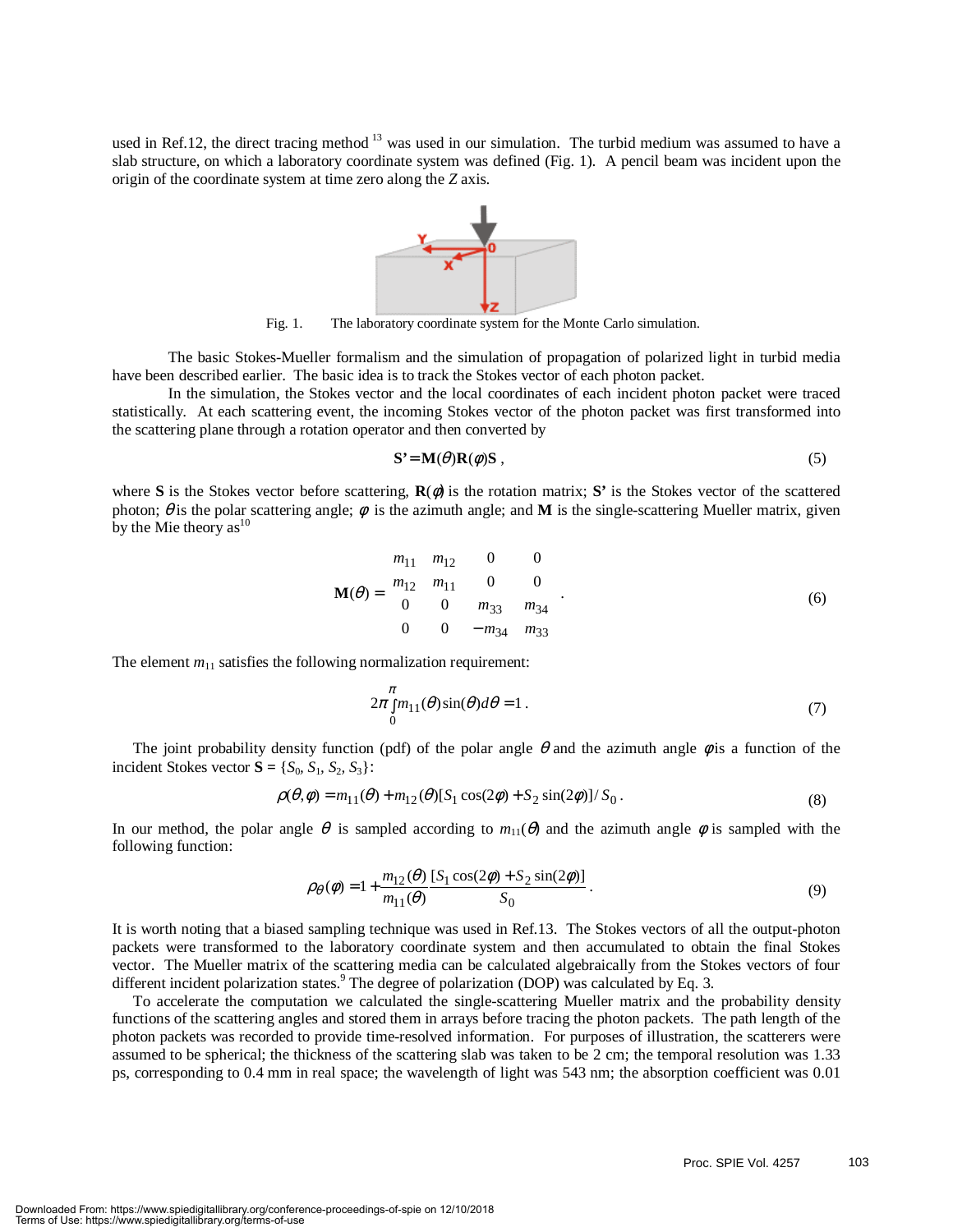cm<sup>-1</sup>; the index of refraction of the turbid medium was unity, matching that of the ambient. The dimensions of the pseudo-color images in the following section are 4, 4, and 2 cm along the *X*, *Y*, and *Z* axes, respectively.

#### **3. RESULTS**

Figure 2 shows the reflection and the transmission Mueller matrices of a turbid medium with a scattering coefficient of 4 cm<sup>-1</sup> and a radius of scatterers of 0.102  $\mu$ m. The calculated Mueller-matrix elements were normalized to the  $m<sub>11</sub>$  element to compensate for the radial decay of intensity. Each of the images is displayed with its own color map to enhance the image contrast. The size of each image is  $4 \times 4$  cm<sup>2</sup>.



Fig. 2. (a) Reflection Mueller matrices and (b) transmission Mueller matrices of a slab of turbid medium.

The patterns of the reflection Mueller matrix are identical to those reported previously.<sup>12,13</sup> The symmetries in the patterns can be explained by the symmetries in the single-scattering Mueller matrix and the medium.<sup>12</sup> The transmission Mueller matrix has different patterns from the reflection Mueller matrix. One of the noticeable differences lies in elements  $m_{31}$  and  $m_{13}$ , which are anti-symmetric in the reflection Mueller matrix but symmetric in the transmission Mueller matrix. This difference is caused by the mirror effect in the reflection process of the scattered light.

Figure 3 shows the time-resolved DOP propagation in the turbid medium with right-circularly (*R*) and horizontal-linearly (*H*) polarized incident light. The scattering coefficient was 1.5 cm<sup>-1</sup>, and the radius of the scatterers was 0.051  $\mu$ m. The anisotropic factor <cos( $\theta$ )> was 0.11. The transport mean free path was calculated to be 0.74 cm. In the simulation the Stokes vectors of the forward propagating photons were accumulated to calculate the DOP. As shown in the movies, the DOPs at the expanding edges of the distributed light remain near unity because these photons experience few scattering events. As the light propagates in the medium, the DOP in some regions decreases significantly. The DOP patterns are dependent on the single-scattering Mueller matrix and the density of scattering particles.

From Fig. 3 the DOP images have different patterns for the *R*- and the *H*-polarized incident light. As expected, such a difference appears in the DOP images of transmitted light as well. As shown in Fig. 4, the DOP images of the transmitted light are rotationally symmetric for circularly polarized incident light, whereas such symmetry does not exist for linearly polarized incident light. This difference is related to the dependence of the scattering probability on the incident Stokes vector (Eqs. 12 and 13). The Stokes vectors of the *R*- and the *H*-polarized light are [1, 0, 0, 1]' and [1, 1, 0, 0]', respectively. According to Eq. 13, the *R*-polarized light has a uniform pdf for the azimuth angle, whereas the *H*-polarized light has a non-uniform one. Hence, the single-scattering pattern depends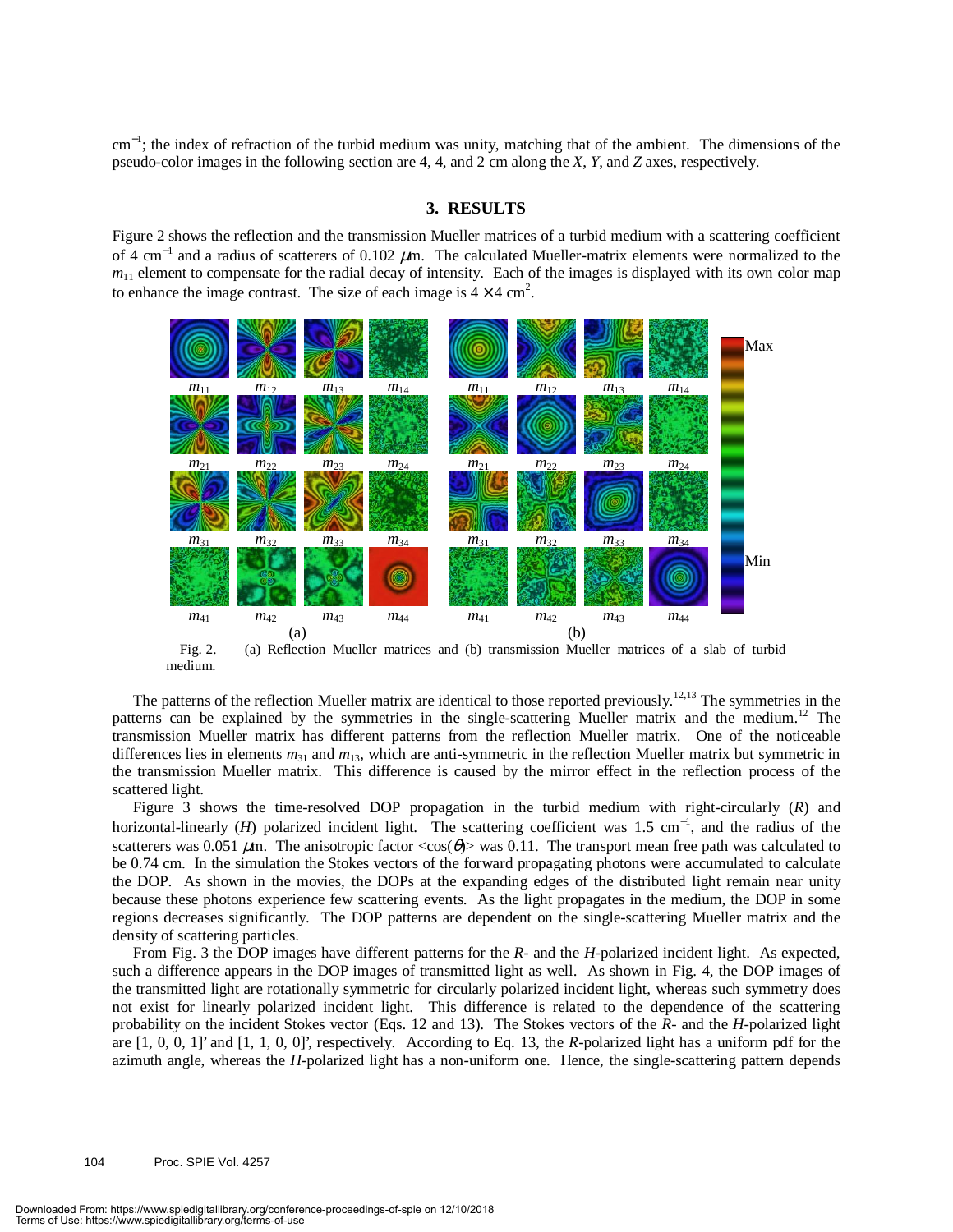on the polarization state of the incident light. Because the change of DOP is related strongly to the single scattering events, it is understandable that the DOP images have different features for different incident Stokes vectors.



Fig. 3. Time sequences of the DOP propagation in the slab(0.051  $\mu$ m particle). The *X* axis is along the horizontal direction, and the *Z* axis is along the vertical direction. *R*: right-circularly polarized incident light. *H*: horizontal-linearly polarized incident light.



Fig. 4. Time sequences of the DOP of the transmitted light with *R*-polarized (left side images) and *H*-polarized (right side images) incident light  $(0.051 \mu m)$  particle). The *X* axis is along the horizontal direction, and the *Y* axis is along the vertical direction.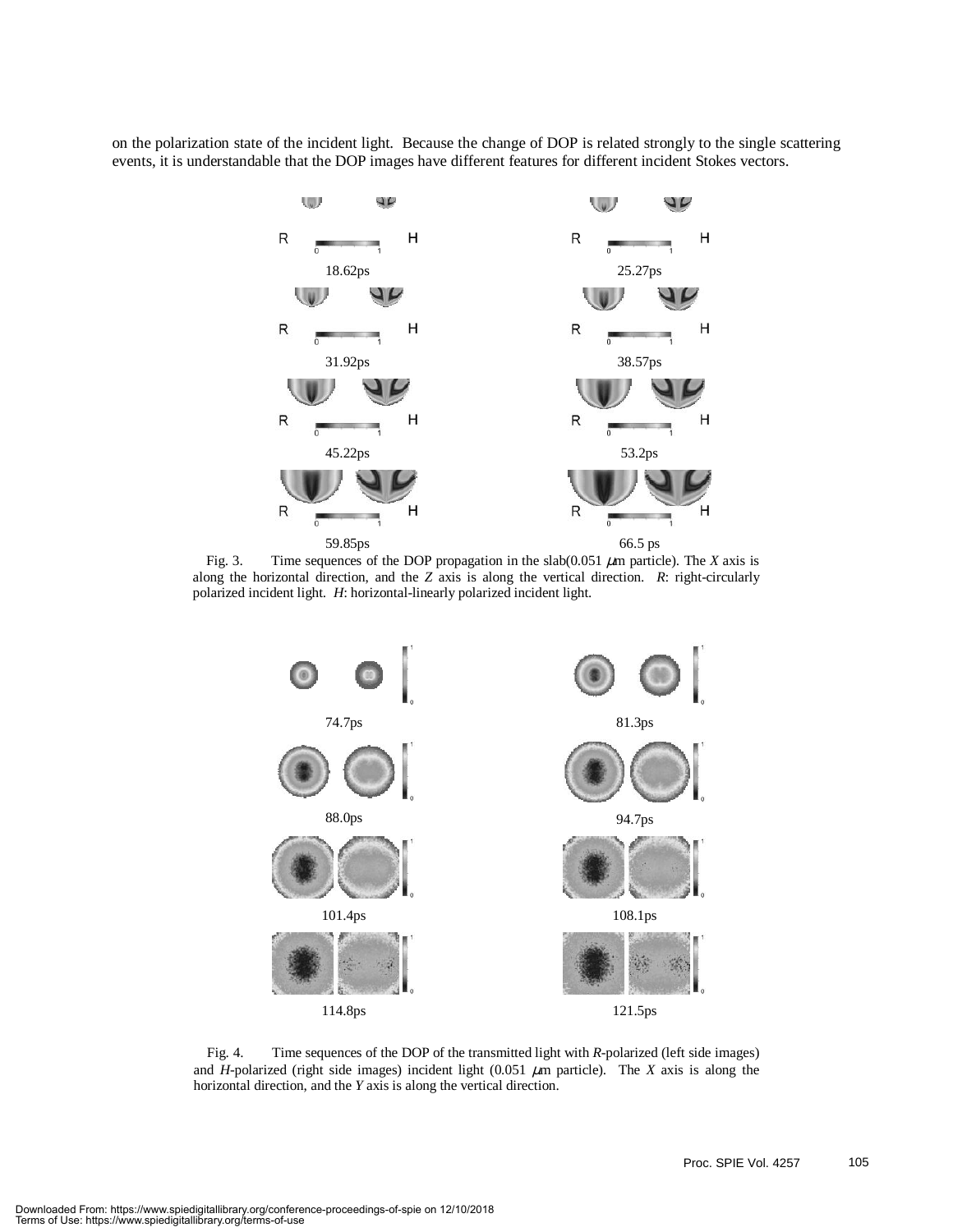

114.8ps 121.5ps

Fig. 5. Time sequences of the weighted-averaged numbers of scattering events for *R*-polarized (left side images) and *H*-polarized (right side images) incident light. The numbers of scattering events are normalized to a maximum value of 7 for the plots. The *X* axis is along the horizontal direction, and the *Y* axis is along the vertical direction.



Fig. 6. Time sequences of the DOP propagation in the slab( $1.02 \mu$ m particle). The *X* axis is along the horizontal direction, and the *Z* axis is along the vertical direction. *R*: right-circularly polarized incident light. *H*: horizontal-linearly polarized incident light.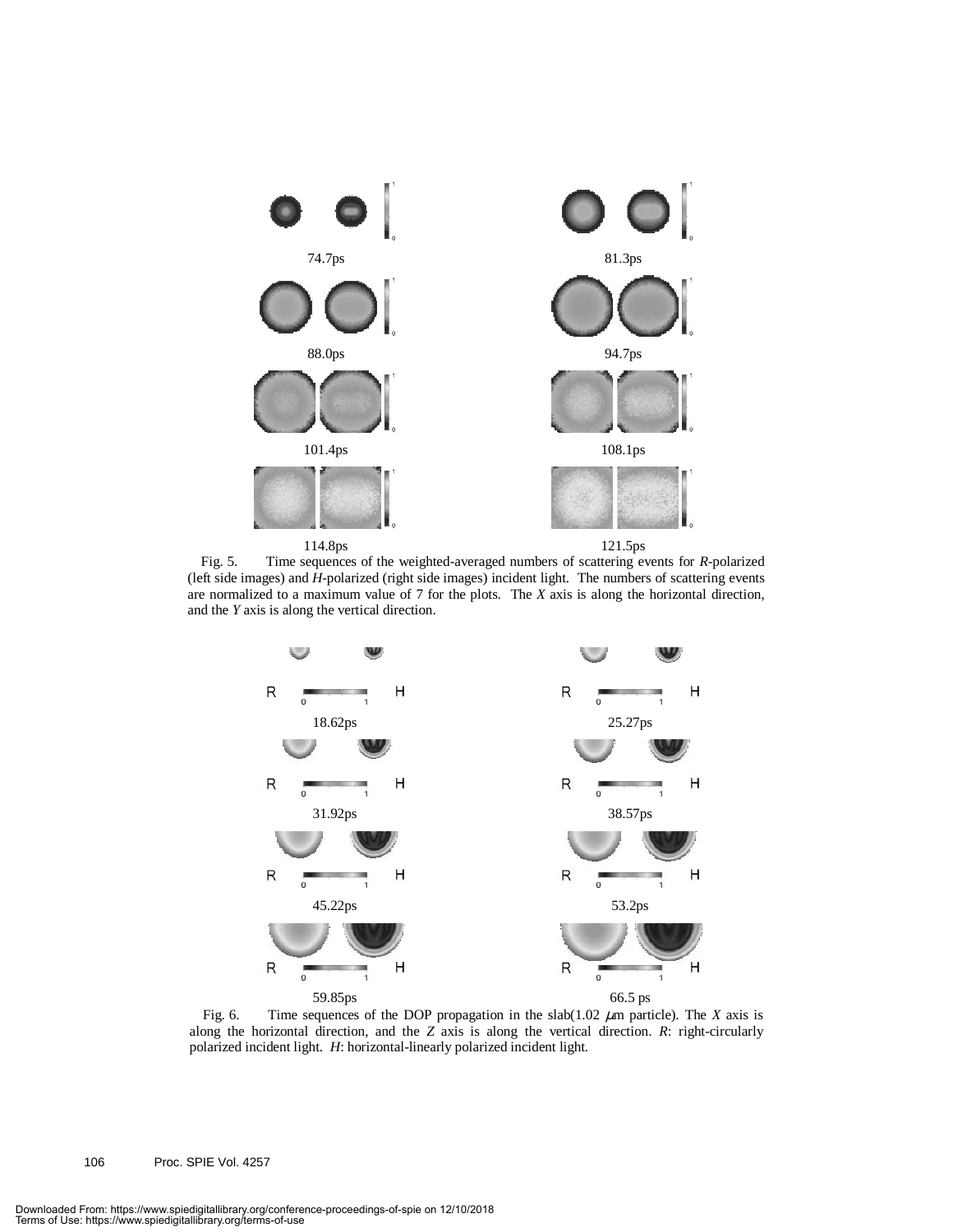

Fig. 7. Time sequences of the DOP of the transmitted light with *R*-polarized (left side images) and *H*-polarized (right side images) incident light  $(1.02 \mu m)$  particle). The *X* axis is along the horizontal direction, and the *Y* axis is along the vertical direction.

To demonstrate the dependence of the evolution of DOP on the number of scattering events, we recorded the time-resolved images of the average number of scattering events of the transmitted light (Fig. 5). The simulation parameters are the same as those for Figs. 3 and 4. As it can be seen, the transmitted photons experience more and more scattering events as time elapses. If we compare Figs. 5 and 4, it is clear that the patterns of DOP are related directly to the patterns of the scattering counts: the DOP decreases as the number of scattering events increases. Nevertheless, the number of scattering events does not solely determine the change of DOP. Two dark regions are clearly visible in Fig. 4(121.5ps), but they are inseparable in Fig. 5(121.5ps). The change of DOP must also depend on the nature of each scattering event, determined by the single-scattering Mueller matrix.

To study the effect of the size of the scatterers, we simulated the evolution of the DOP in a scattering medium with a different radius of 1.02  $\mu$ m. The scattering coefficient of the medium was 14 cm<sup>-1</sup>, and the anisotropic factor was 0.91. The transport mean free path was 0.76 cm, which was similar to the value for Figs. 3–5. The timeresolved propagation of the DOP in the medium is shown in Fig. 6. The DOP movie of the transmitted light is shown in Fig. 7.

Note the different patterns in Figs. 6–7 and Figs. 3–4. The key difference is that the DOP of *R*-polarized incident light was preserved much better than the DOP of *H*-polarized incident light for the large scatterers, as shown in Figs. 6–7. In contrast, the DOP of *H*-polarized incident light was preserved better than the DOP of *R*-polarized incident light for the small scatterers, as shown in Figs. 3–4. This observation is consistent with previous experimental and theoretical findings.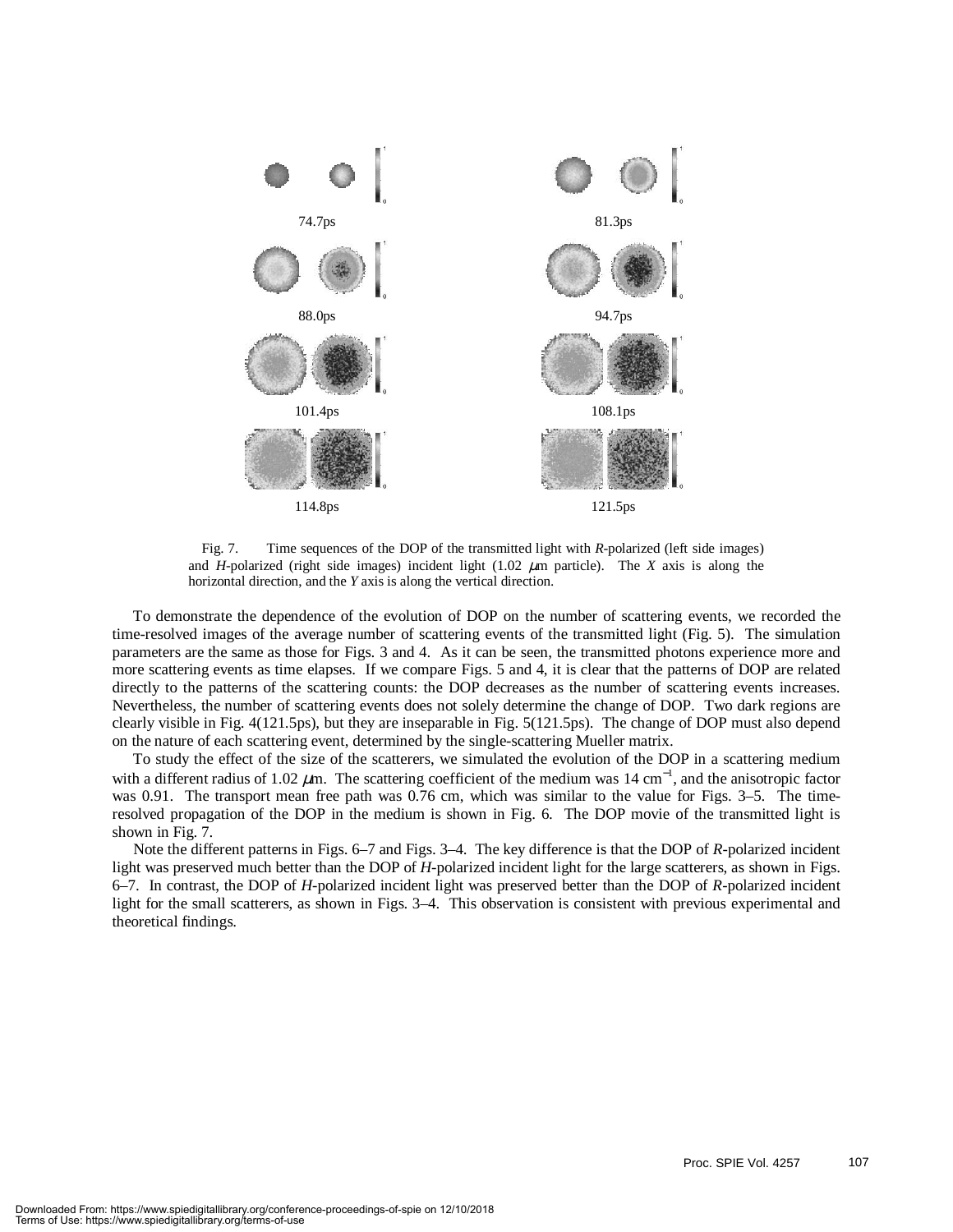

Fig. 8. Probability density function  $\rho(\theta)$  and  $|m_{12}/m_{11}|$  at a particle radius of (a) 0.051  $\mu$ m and (b)  $1.02 \mu m$ .

Another significant difference is that the DOP patterns for the large scatterers become rotationally symmetric even when the incident light is *H*-polarized. This phenomenon can be easily understood if we examine the probability distribution functions of the scattering angle for different particle sizes. The scattering angle  $\theta$  is determined by  $m_{11}$ , and its probability density function  $\rho(\theta)$  is  $2\pi m_{11}\sin(\theta)$ . The probability density function of the azimuth angle  $\phi$  is a function of both  $\phi$  and the incident Stokes vector, as defined in Eq. 9. The contribution of the  $\phi$ -dependent term is proportional to  $|m_{12}/m_{11}|$ . The curves of  $\rho(\theta)$  and  $|m_{12}/m_{11}|$  are shown in Fig. 8. When the scatterer size is small,  $\rho(\theta)$  is approximately homogeneous and the photon is likely to be scattered into 60°–120° [Fig. 8(a)]. At these angles, the  $|m_{12}/m_{11}|$  ratio has large values and Eq. 9 depends strongly on  $\phi$ . When the scatterer size is large, most of the photons are scattered into smaller angles [Fig. 8(b)]. The  $|m_{12}/m_{11}|$  ratio is small at small scattering angles, which means that the homogeneous-distribution term is dominant in the probability distribution function of the  $\phi$  angle. As a consequence, the scattering process becomes rotationally symmetric for the larger particle sizes.



Fig. 9. Radial distribution of the DOP of the transmitted light for different scattering coefficients. The particle radius was  $1.02 \mu m$ . The incident light was *H* polarized.

As observed in Figs. 4 and 7, the DOP at the center of the 2D time-resolved images is smaller than that in the outer area. However, the DOP decreases radially in the time-integrated images (Fig. 9), which is in agreement with previous experimental results.<sup>7</sup> This is because the photons exiting at early times have a limited span in space and hence have a dominant weight in the central area. These early exiting photons better preserve the DOP because they experience fewer scattering events than the photons exiting at later times. Consequently, a combination of